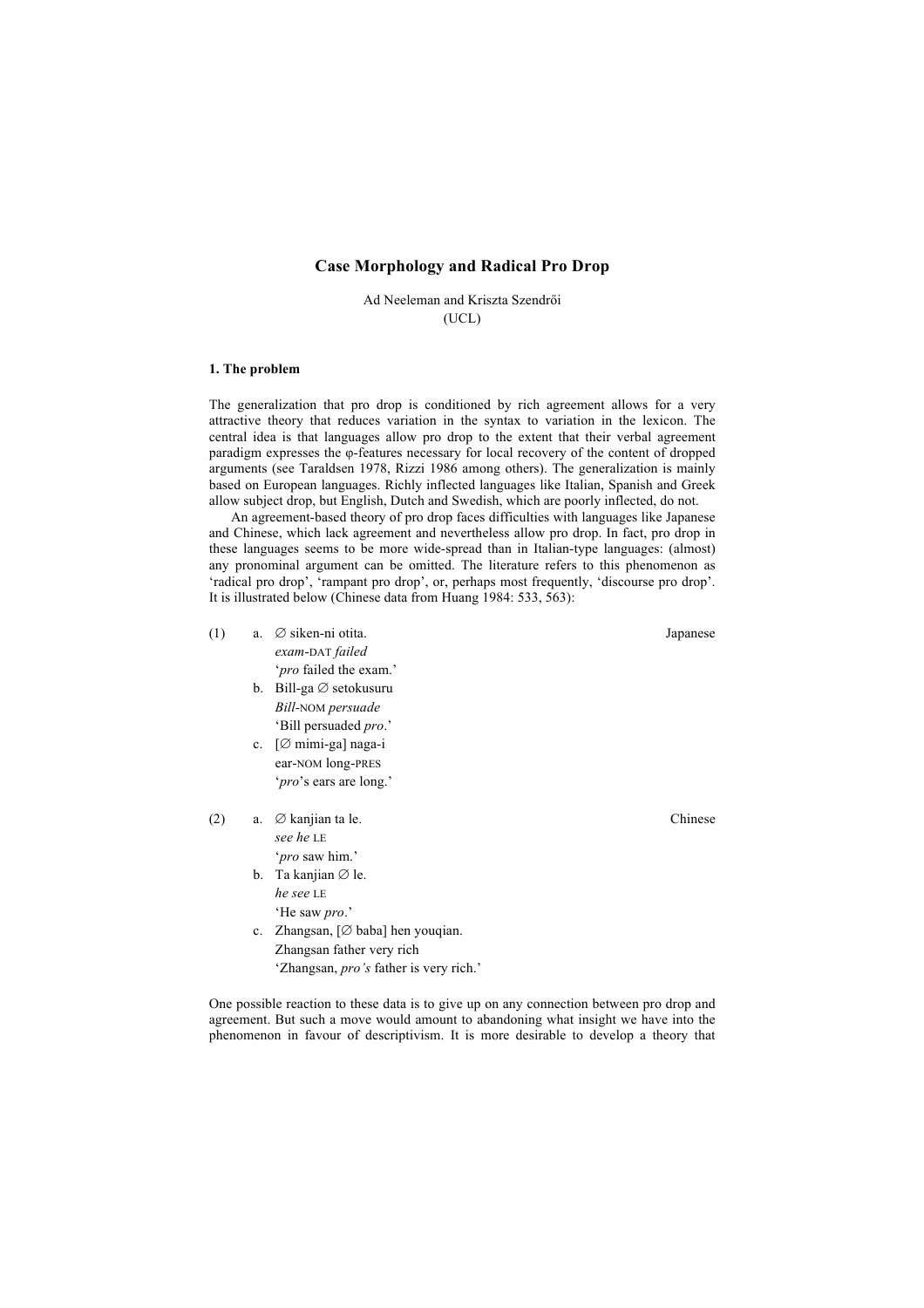maintains the agreement-based account where it seems relevant, but allows pro drop in the absence of agreement under certain well-defined circumstances. We propose such a theory in sections 2-4. What sets apart our proposal from competing theories (Huang 1984; Speas 2004; Tomioka 2003) is that it focuses on the pronominal paradigm. Our main claim is that a language will only allow radical pro drop if its personal pronouns are agglutinating for case, number, or some other nominal feature. So, the morphological characteristics of the pronominal paradigm determine whether radical pro drop is allowed. In languages that do not have an agglutinative pronominal paradigm, omission of pronouns is possible, but only in the presence of rich verbal agreement. The proposal thus extends the original idea that variation in the lexicon may determine variation in the syntax.

Our proposal does not address the pragmatic conditions under which pro drop can take place in discourse. Rather we intend to find out what grammatical characteristics make radical pro drop available, and what typological predictions can be derived from these. A full theory of pro drop requires an additional pragmatic component that governs the use of null pronouns in languages whose grammar allows them. There are many proposals in the literature that deal with this aspect of radical pro drop, but evaluating these is beyond the scope of this paper.

# **2. Radical pro drop as a spell-out phenomenon**

*2.1. The generalizations*

Let us now explore the idea that the possibility of radical pro drop in a given language is dependent on the nature of its pronominal paradigm. We believe that the following generalization provides a good approximation of the cross-linguistic distribution of radical pro drop. A language may drop pronouns if its pronouns either do not vary for case or, if they do vary, case morphology is agglutinating. The two options are exemplified by Chinese and Japanese. Chinese is a language with invariant pronouns. As the example in (3) illustrates, the nominative and accusative forms of the third person, singular, masculine pronoun are identical (see Huang 1984: 533).

(3) Ta kanjian ta le. Chinese *he see he* LE 'He saw him.'

Japanese pronouns that do inflect for case, but the inflection is clearly separate from the pronominal stem. In other words, the case morphology on pronouns is agglutinative rather than fusional. This is illustrated in (4).

(4) Kare-ga kare-o setokusuru. Japanese *he*-NOM *he*-ACC *persuade* 'He persuades him.'

In contrast, languages in which case on pronouns is fusional do not allow radical pro drop. This is clearly the case in English (as *he saw him* / *she saw her* shows). Hence English pronouns cannot be omitted. The same is true of Italian. The fact that Italian pronouns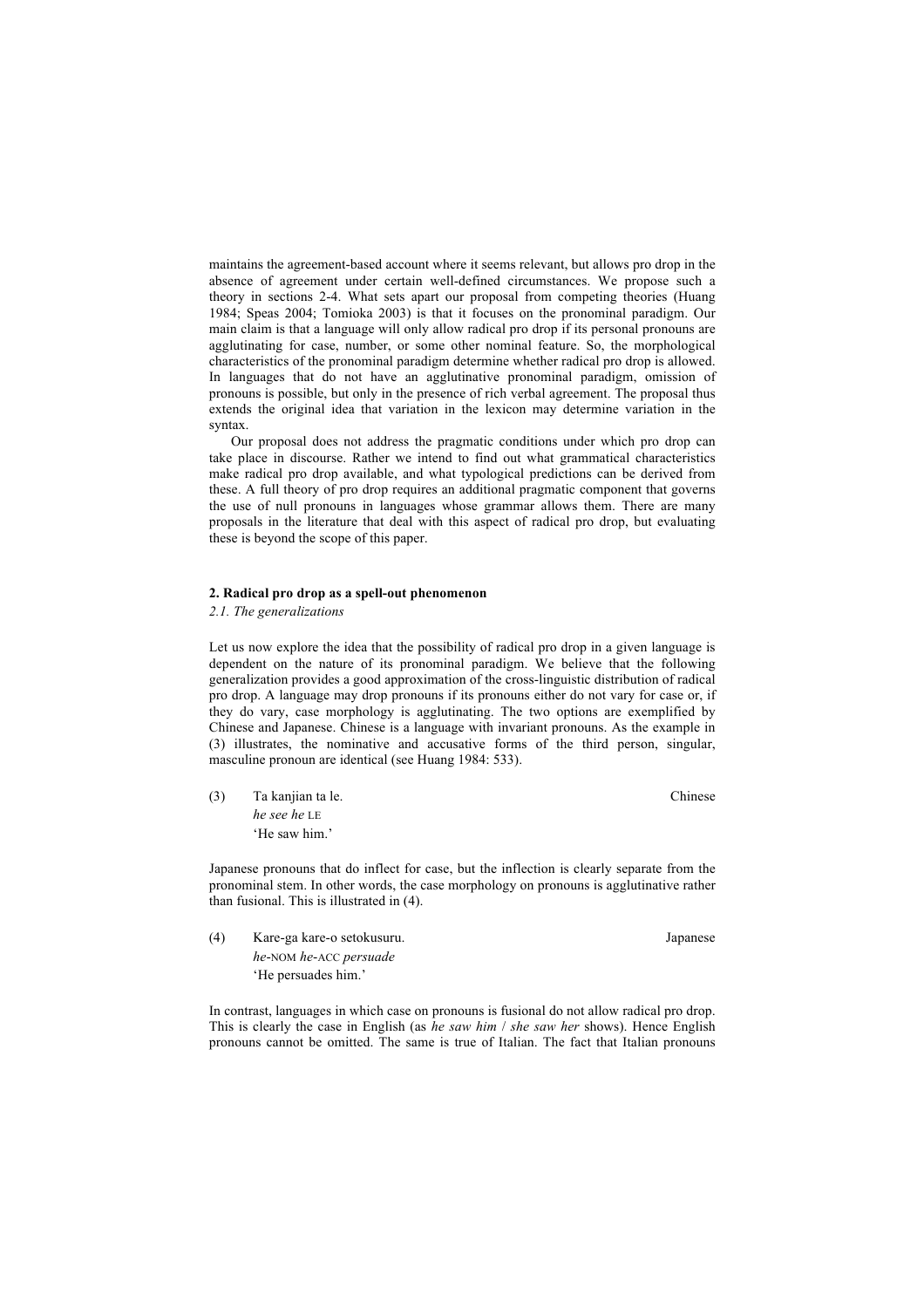have fusional case morphology blocks radical pro drop, with the consequence that omission of arguments is restricted to contexts where it is licensed by agreement.

We argue that the correlation between the morphology of pronouns and the availability of radical pro drop derives from three independently motivated assumptions. First, as originally argued by Perlmutter (1971) and more recently by Holmberg (2005), null arguments are regular pronouns that fail to be spelled out at PF, rather than special silent lexical items, *pro*. Second, as argued by Weerman and Evers-Vermeul (2002), the spell-out rules for pronouns often target non-terminal nodes, rather than terminals (see also Pannemann and Weerman (2005). Finally, competition between different spell-out rules is regulated by the elsewhere condition (see Kiparsky 1973, and subsequent work). We will discuss these assumptions below.

#### *2.2. Pronominal spell-out*

We start by discussing the nature of spell-out rules for pronouns. For concreteness' sake, we assume that the extended nominal projection consists of an NP, dominated by a DP, which is in turn dominated by a KP (or Case Phrase). The hypothesis that there is a DP goes back to Abney 1987, and has been widely adopted. Motivation for KP can be found in Bittner & Hale 1996 and Neeleman & Weerman 1999, amongst others. It is conceivable that there is some cross-linguistic variation in the make-up of the extended nominal projection, but we take KP and NP to be universal.



There is general agreement that in an ordinary referential noun phrase like *the old man* the phonological units *the*, *old* and *man* correspond to terminal nodes. In theories that have *en bloc* lexical insertion of semantic, syntactic and phonological material, this is the only possibility. Phonological units cannot be associated with non-terminal nodes. This is different in theories based on 'late spell-out' (see Sproat 1985, Halle and Marantz 1993, Jackendoff 1997, and many others). In such theories, syntactic terminals do not contain phonological information; rather, syntactic representations are associated with phonological material in a mapping procedure at the PF interface. They therefore allow spell-out of terminal nodes, as well as larger chunks of structure.

In a recent paper, Weerman and Evers-Vermeul (2002) argue that pronouns very often correspond to larger chunks of structure than D or N. The evidence they provide is partly based on the distribution of Dutch possessive pronouns. As (6a) shows, regular possessive pronouns realize D: the pronoun *mijn* 'my' is in complementary distribution with the determiner *de* 'the', but not with any other material that can normally appear in the extended nominal projection. A second type of possessive pronoun, given in (6b) has a distribution that suggests that it spells out NP, while a third colloquial variant spells out DP or KP, see  $(6c)$ .<sup>1</sup>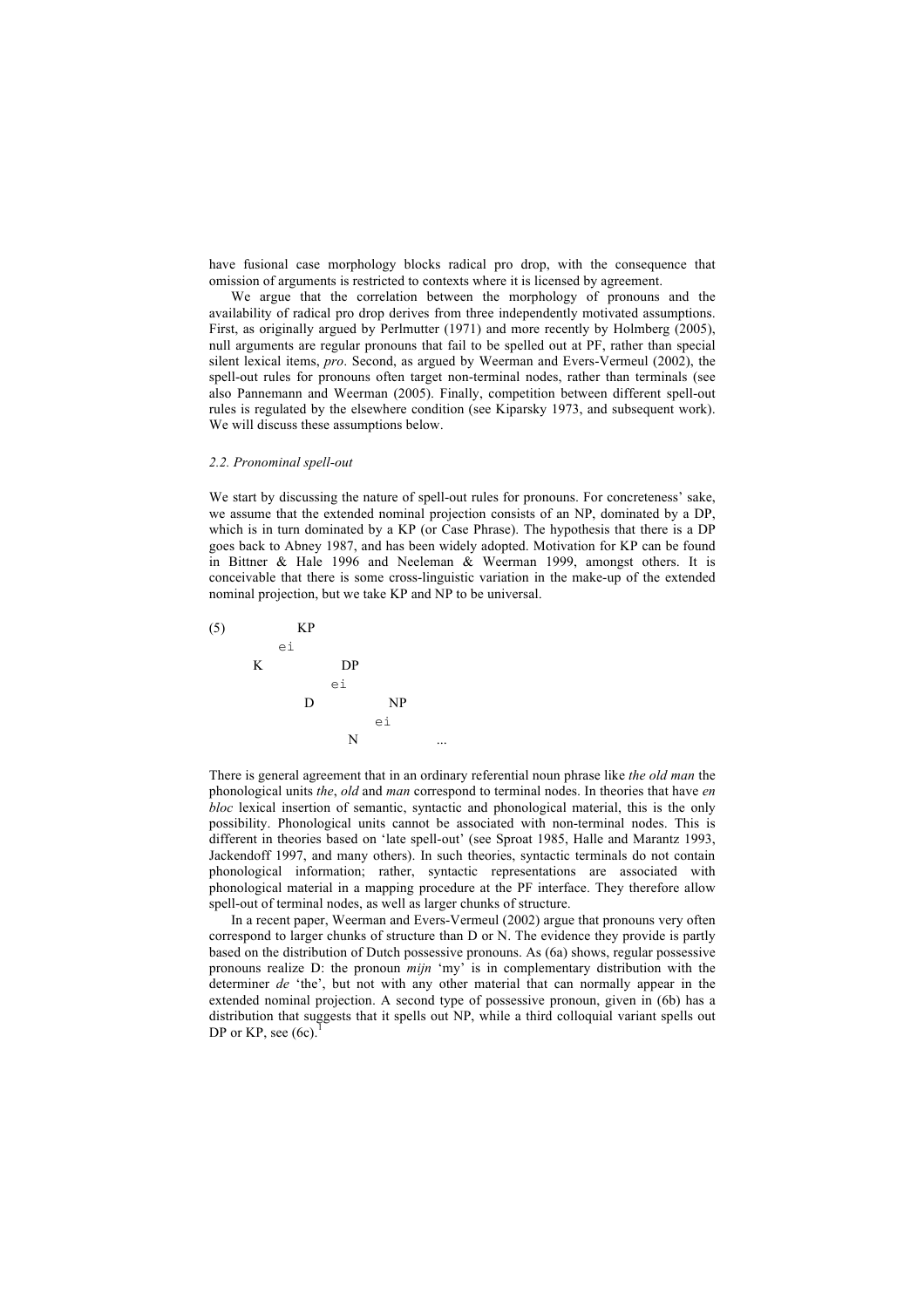- (6) a. **Mijn**<sub>D</sub> mooie boek is gestolen. Dutch *my beautiful book is stolen* 'My beautiful book has been stolen.'
	- b. De **mijne**<sub>NP</sub> is gestolen. *the mine is stolen* 'Mine is been stolen.' c. **Mijnes**<sub>DP/KP</sub> is gestolen.
	- *mine is stolen* 'Mine has been stolen.'

Weerman and Evers-Vermeul suggest that personal pronouns like *hem* 'him' correspond to KPs. They cannot be combined with any other material normally hosted by DP, and they vary in form depending on their case:

(7) Hij heeft  $\mathbf{hem}_{\mathbf{KP}}$  gisteren nog gezien. Dutch *He have him yesterday still seen* 'He saw him only yesterday.'

If personal pronouns indeed spell out non-terminal categories, the pronominal paradigm consists of a set of spell-out rules that distinguish between KPs on the basis of their phifeature composition. For example, *hem* is introduced by the spell-out rule in (8). 2

(8)  $\left[\kappa_{\rm P} + \mathbf{p}, -\mathbf{a}, 3\,\text{SG}, \text{MASC}, \text{ACC}\right] \Leftrightarrow / \text{hem} /$ 

Of course, the idea that pronouns stand for complete nominal phrases is quite intuitive, and was part of traditional as well as early generative grammar. However, it is not uncontroversial. Since Postal 1966, personal pronouns have been analysed as occupying the D-position. The main evidence for this is based on expressions like *us guys*, in which a pronoun seems to take an NP complement. However, various linguists have argued that this conclusion is incorrect, and that the relation between *us* and *guys* is more like apposition than like complementation. (See Bhat (2004:50-52) for an overview.)

# *2.3. Radical pro drop as zero spell out of regular pronouns*

Given our emphasis on spell-out, a natural way of analyzing pro drop is to assume that null arguments are regular pronouns in syntax that fail to be realized at the PF interface. Thus, radical pro drop languages would be the result of application of the spell-out rule in (9), which is formulated in such a way that it cannot affect non-nominal arguments, adjuncts, or reflexives.

(9)  $[xP + P, -a] \Leftrightarrow \emptyset$ 

Note that the claim that pro drop is zero spell-out of regular pronouns does not imply that overt and covert pronouns are identical in all respects. There is an obvious phonological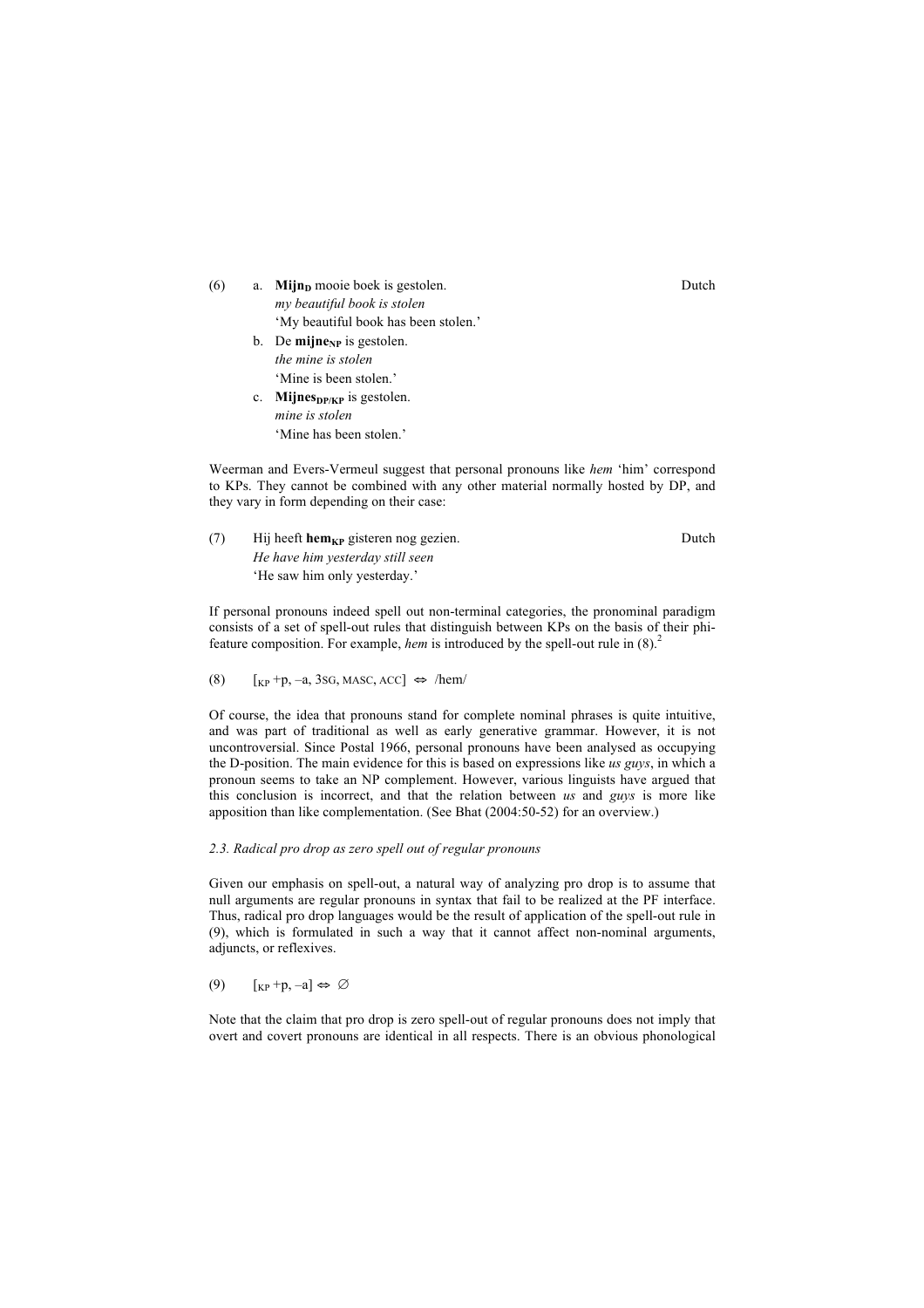difference. Therefore, where a pronoun cannot be destressed, it can also not be dropped. Focussed pronouns consequently resist omission, as do pronouns coordinated with some other category. What circumstances require phonological realisation of a pronominal is a matter of debate, but it is clear that under the present proposal contrasts between overt and covert pronouns must be attributed to pragmatic considerations.

# *2.4. The elsewhere condition*

The elsewhere condition was introduced into generative grammar by Kiparsky (1973), although it has a rich history predating the Chomskyan turn. It can be formulated as follows:

(10) Let  $R_1$  and  $R_2$  be competing rules that have  $D_1$  and  $D_2$  as their respective domains of application. If  $D_1$  is a proper subset of  $D_2$ , then  $R_1$  blocks the application of  $R_2$ in  $D_1$ .

The elsewhere condition has three consequences for the phonological realization of syntactic structure:

- (11) a. All else being equal, a phonological realization of a category C takes priority over a phonological realization of the categories contained in C.
	- b. All else being equal, a phonological realization of a category C that spells out more of C's features takes priority over phonological realization that spells out fewer features.
	- c. Optionality results if the phonological realization of a category C spells out fewer of C's features than the phonological realization of the categories contained in C.

The validity of (11a) can be demonstrated using English irregular verbs. The irregular form *went*, for example, blocks the regular from *go-ed* because it realizes a higher level category, and is consequently inserted by a more specific spell-out rule. The effects of (11b) can be observed in almost any inflectional paradigm. For example, German second person singular agreement could either be spelled out using the default third person singular ending or the first person singular ending. Both arguably are compatible with the feature content of the second person singular (see Harley and Ritter 2002). The fact that the second person singular form is used reveals a preference for spell out rules that realize the maximum number of features present in syntax. The statement in (11c) must hold because the elsewhere condition cannot choose between rules whose structural descriptions overlap only partially.

### **3. Why radical pro drop is sensitive to the morphology of pronouns**

We now return to the question at the heart of this paper: what determines the crosslinguistic distribution of radical pro-drop. As a result of the elsewhere condition, the general zero spell-out rule in (9) would be blocked by more specific spell-out rules that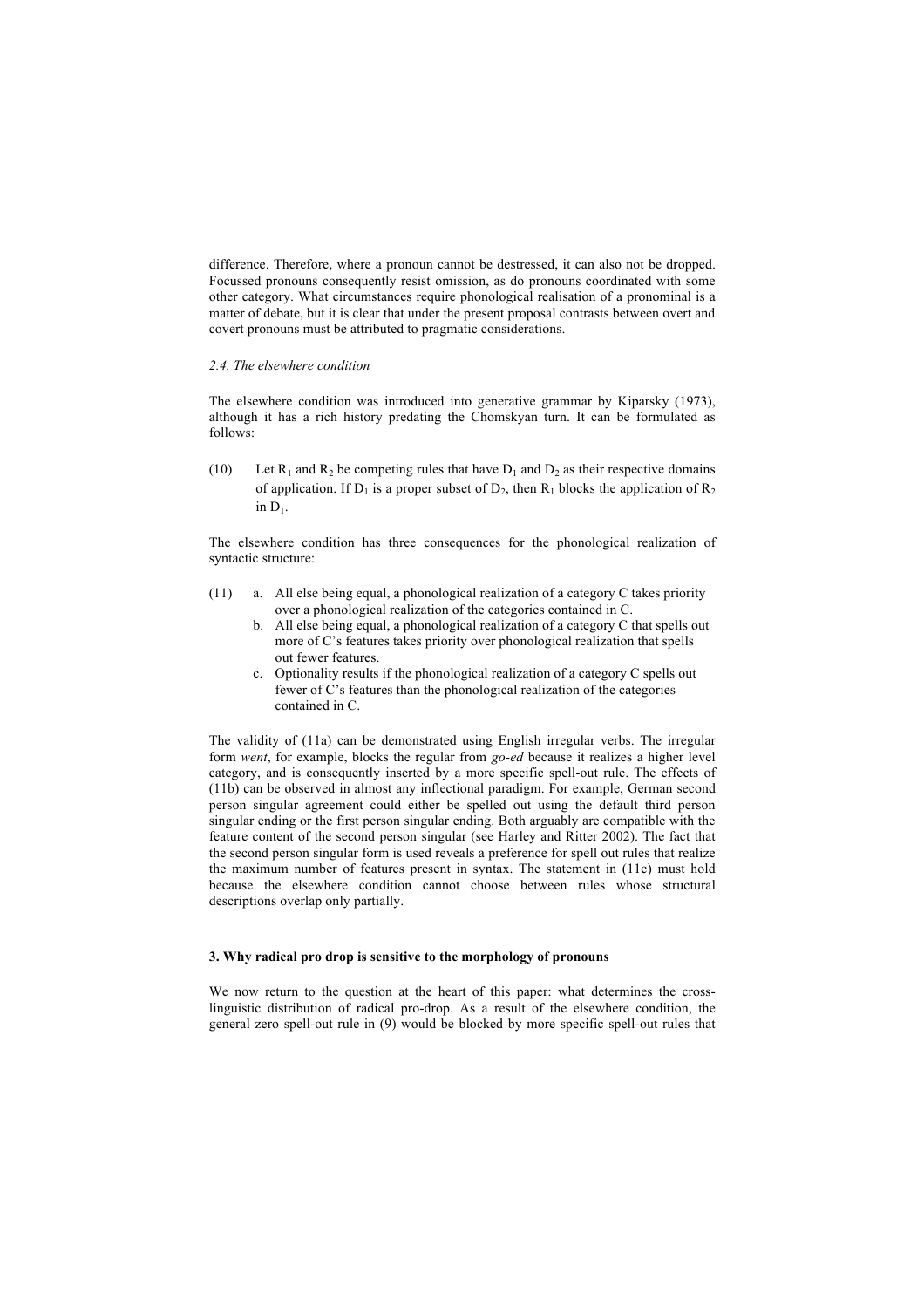realize a KP with particular case and phi-features, such as (8). (We repeat these rules below.)

- (8)  $\left[\kappa_{\rm P} + \mathbf{p}, -\mathbf{a}, 3\,\text{SG}, \text{MASC}, \text{ACC}\right] \Leftrightarrow \text{/hem/}$
- (9)  $[x_P + p, -a] \Leftrightarrow \varnothing$

This means that in languages whose pronominal paradigm consists of spell-out rules for KP, a general pro drop rule would not have any effect. Its application would be systematically suppressed by the more specific spell-out rules that introduce overt pronouns.

This does not mean that such languages necessarily lack pro drop altogether. A context-sensitive spell-out rule could legitimately give rise to zero arguments. Consider a rule that mentions agreement (indicated by co-indexation with an element in the structural description of the rule): $3$ 

(12) 
$$
[\kappa P + p, -a, \phi_i] \Leftrightarrow \emptyset / \underline{\qquad} [\phi_i]
$$

The rule in (12) is not in an elsewhere relation with the rules that make up the (overt) pronominal paradigm. In order to see this, compare it with (8). The context-sensitive rule is more specific in one sense: it mentions agreement, while the context-free rule does not. On the other hand, a context-free rule like (8) is more specific in that it mentions particular phi-features, which (12) does not. This means that a spell-out rule for an overt pronoun and the context-sensitive pro-drop rule are not in an elsewhere relation: their domains of application are not in a subset-superset relation. Consequently, neither rule blocks the other: languages with fusional pronominal paradigms cannot have radical pro drop, but they can have pro drop in the context of rich agreement.

The reason why radical pro drop is blocked in languages with fusional pronominal paradigms is that the relevant spell-out rules all apply to the same category, KP:

(13) target of spell-out  $\rightarrow$  KP ← target of radical rules for pronouns  $(8)$  ei pro-drop rule  $(9)$ and context-sensitive K DP pro-drop rule (12) ei D NP ei N ...

In order for a general zero spell-out rule like (9) to have an effect, the language in question cannot have other spell-out rules for pronominal KPs. Consider what happens if the rules that express the pronominal paradigm target lower-level categories, such as K and DP or NP: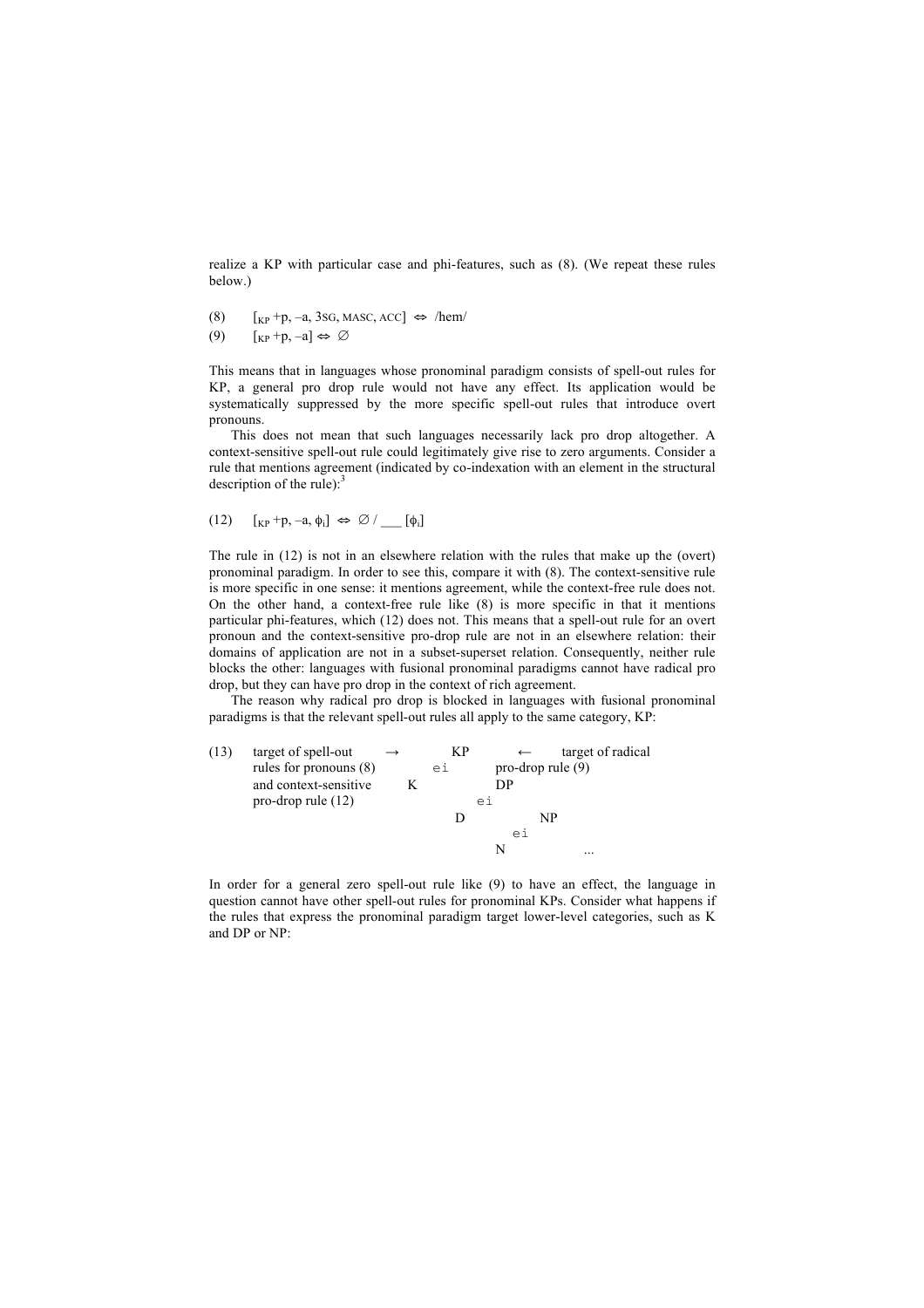

An example of a language with this set-up for overt pronouns is Japanese. Recall that this language has independent pronominal stems and case markers. These are inserted by the rules in (15). Application of these rules generates forms like (16).

| (15) | $\lceil_{NP} + p, -a, 1SG \rceil \Leftrightarrow$ /watasi/            | $\lceil_K NOM \rceil \Leftrightarrow \text{Qa}/\text{Qa}$ | Japanese     |
|------|-----------------------------------------------------------------------|-----------------------------------------------------------|--------------|
|      | $\lceil_{NP} + p, -a, 2SG \rceil \Leftrightarrow$ /anata/             | $\lceil K \text{ ACC} \rceil \Leftrightarrow /0/$         | (simplified) |
|      | $\lceil_{NP} + p, -a, 3SG, MASC \rceil \Leftrightarrow \text{/kare/}$ | $\lceil_K \text{DAT} \rceil \Leftrightarrow \text{ini}/$  |              |
|      | $\lceil_{NP} + p, -a, 3SG, FEM \rceil \Leftrightarrow$ /kanozyo/      | $\lceil_K$ GEN $\rceil \Leftrightarrow$ /no/              |              |
|      | $[PL] \Leftrightarrow$ /tati/; /ra/                                   |                                                           |              |
| (16) | kare-ra-ga                                                            |                                                           | Japanese     |
|      | $he$ -PL-NOM                                                          |                                                           |              |
|      | 'they'                                                                |                                                           |              |
|      |                                                                       |                                                           |              |

Similarly, the nominative form of 'I' is *watasi-ga*, the accusative form is *watasi-o*, etc. Clearly, the general zero spell-out rule in (9) does not stand in an elsewhere relation with any of the rules in (15), which generate overt pronouns. The structural description of (9) is more specific in one sense, namely in that it spells out a larger chunk of structure than any of the rules in  $(15)$ . On the other hand, the structural descriptions of the rules in  $(15)$ mention features that the zero spell-out rule is insensitive to, which makes *them* more specific. Hence, the structural description of the zero spell-out rule does not properly include those of the rules for overt pronouns; similarly, none of the structural descriptions of the rules for overt pronouns properly includes that of the zero spell-out rule. As a consequence, there will be no blocking effects between (9) and (15), and omission should be possible for all pronominal arguments. This is indeed a fair characterisation of the situation in Japanese, as was shown in (1) above.

Another type of pronominal system that allows radical pro drop is found in Chinese. In this language, pronouns have invariant forms in subject and object positions. Possessors are derived by adding the particle *de*. A possible analysis of this situation would be to assume that case is not overtly realised, and that the spell-out rules for pronominal stems target a category lower than KP (for simplicity's sake, let us say NP). The proposed rules, given in  $(17)$ , generate pronouns like  $(18)$ .

| $(17)$ [ <sub>NP</sub> +p <sub>1</sub> , -a <sub>1</sub> 1sG] $\Leftrightarrow$ /wǒ/ | $\lbrack K \dots \rbrack \leftrightarrow \varnothing$ | Chinese |
|--------------------------------------------------------------------------------------|-------------------------------------------------------|---------|
| $\lceil_{NP} + p, -a, 2SG \rceil \Leftrightarrow \ln i$                              | $[Poss] \Leftrightarrow /de/$                         |         |
| $\lceil_{NP} + p, -a, 3SG \rceil \Leftrightarrow /t\bar{a}/$                         | $[PL] \Leftrightarrow /men/$                          |         |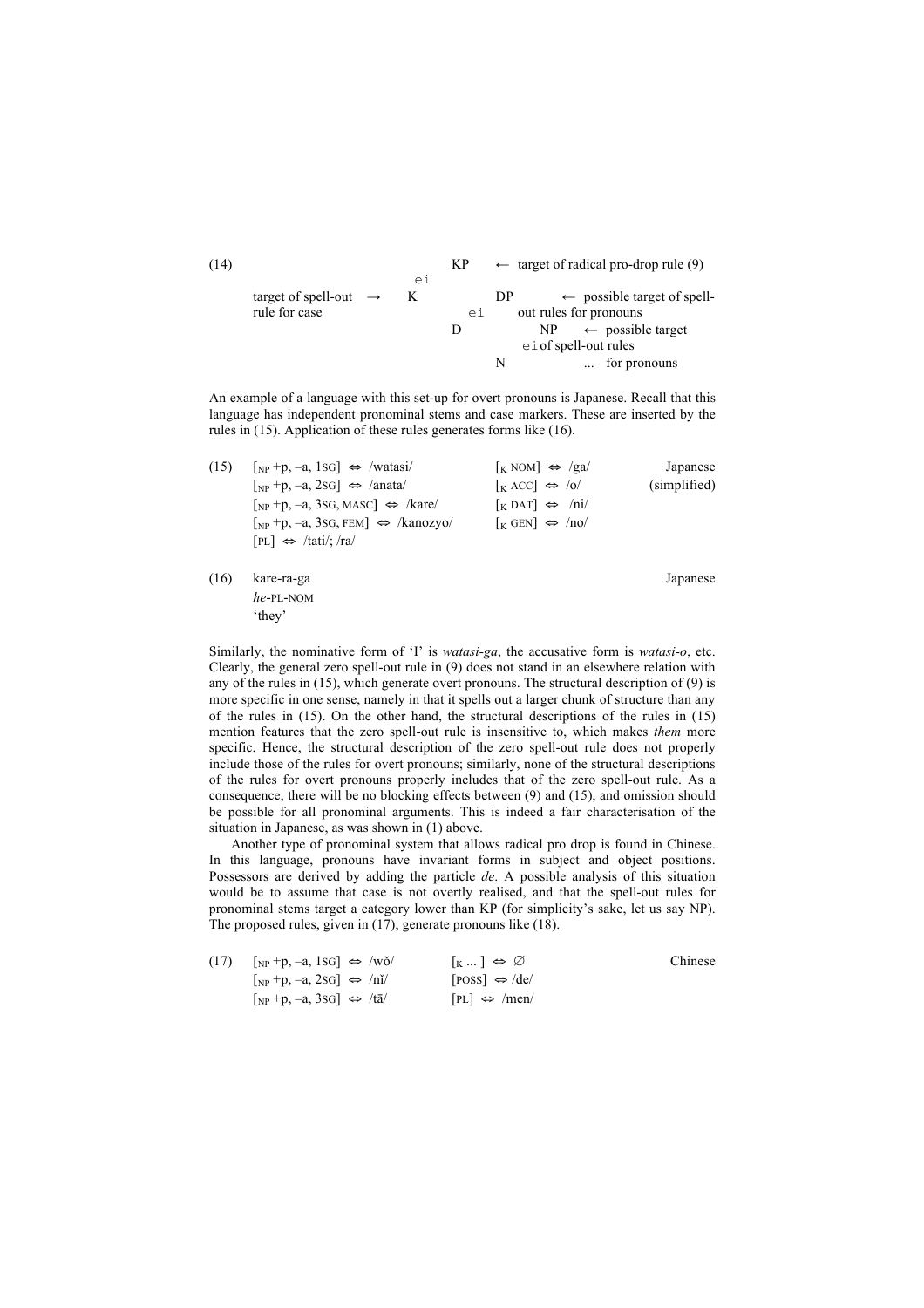(18) a. wǒ-men-∅ Chinese *I*-PL-CASE 'we/us' b. wǒ-de *I*-POSS 'my/mine'

If analyzed along these lines, the situation in Chinese is formally indistinct from that in Japanese. Chinese should therefore allow radical pro drop. This is, of course, correct (see (2)).

For languages with an invariant pronominal paradigm, there is a second possibility. Their pronouns could in principle target KP. Hence, languages with invariant pronouns may or may not be radical pro drop languages. This seems to be correct. Jamaican Creole, for example, has invariant pronouns and does not allow radical pro drop:

| (19) | $\lceil_{KP} + p, -a, 1sg \rceil \Leftrightarrow /mi/$<br>$\lceil_{KP} + p, -a, 2sg \rceil \Leftrightarrow /yu/$<br>$[x_P + p, -a, 3sg] \Leftrightarrow \lim$<br>$\lceil_{KP} + p, -a, 3sg, \text{ neut} \rceil \Leftrightarrow \lceil i \rceil$ | $\lceil_{KP} + p, -a, 1p \rceil \Leftrightarrow \sqrt{wi}$<br>$\lceil_{KP} + p, -a, 2p \rceil \Leftrightarrow \text{lnu}$<br>$\lceil_{KP} + p, -a, 3p \rceil \Leftrightarrow$ /dem/ | Jamaican Creole |
|------|--------------------------------------------------------------------------------------------------------------------------------------------------------------------------------------------------------------------------------------------------|-------------------------------------------------------------------------------------------------------------------------------------------------------------------------------------|-----------------|
| (20) | a. $*(Mi)$ a rait.<br>I am write<br>'I'm writing.'                                                                                                                                                                                               |                                                                                                                                                                                     | Jamaican Creole |
|      | b. Nobadi neva sii *(im).<br>nobody never see he<br>'Nobody ever saw him.'                                                                                                                                                                       |                                                                                                                                                                                     |                 |
|      | c. Dem so fiesty in $*(dem)$ ways.<br>they so fiesty in they ways<br>'They were so feisty in their ways.'                                                                                                                                        |                                                                                                                                                                                     |                 |

An important question is what properties of a language with invariant pronouns determines whether it has empty case markers (like Chinese), or 'fusional' invariant pronouns (like Jamaican Creole). We cannot discuss this issue here due to lack of space, but a concrete proposal can be found in Neeleman & Szendrői 2005, *to appear*.

# **5. Typological range of the proposal**

The typological predictions of our proposal can be summarized as follows. First, in languages with pronouns that are fusional for case, like English, radical pro drop should be impossible. This is because the spell-out rules corresponding to the overt pronominal forms will block the zero spell-out rule, as they realize more features. Second, in languages where case is expressed in a morpheme that is independent from the stem, as in Japanese, we predict that radical pro drop is possible. The zero spell-out rule that gives rise to radical pro drop is not blocked by the spell-out rules for overt pronouns, as the latter realize lower-level categories (say, NP rather than KP). Third, in languages whose pronouns are invariant for case there are two options. They may be analyzed as having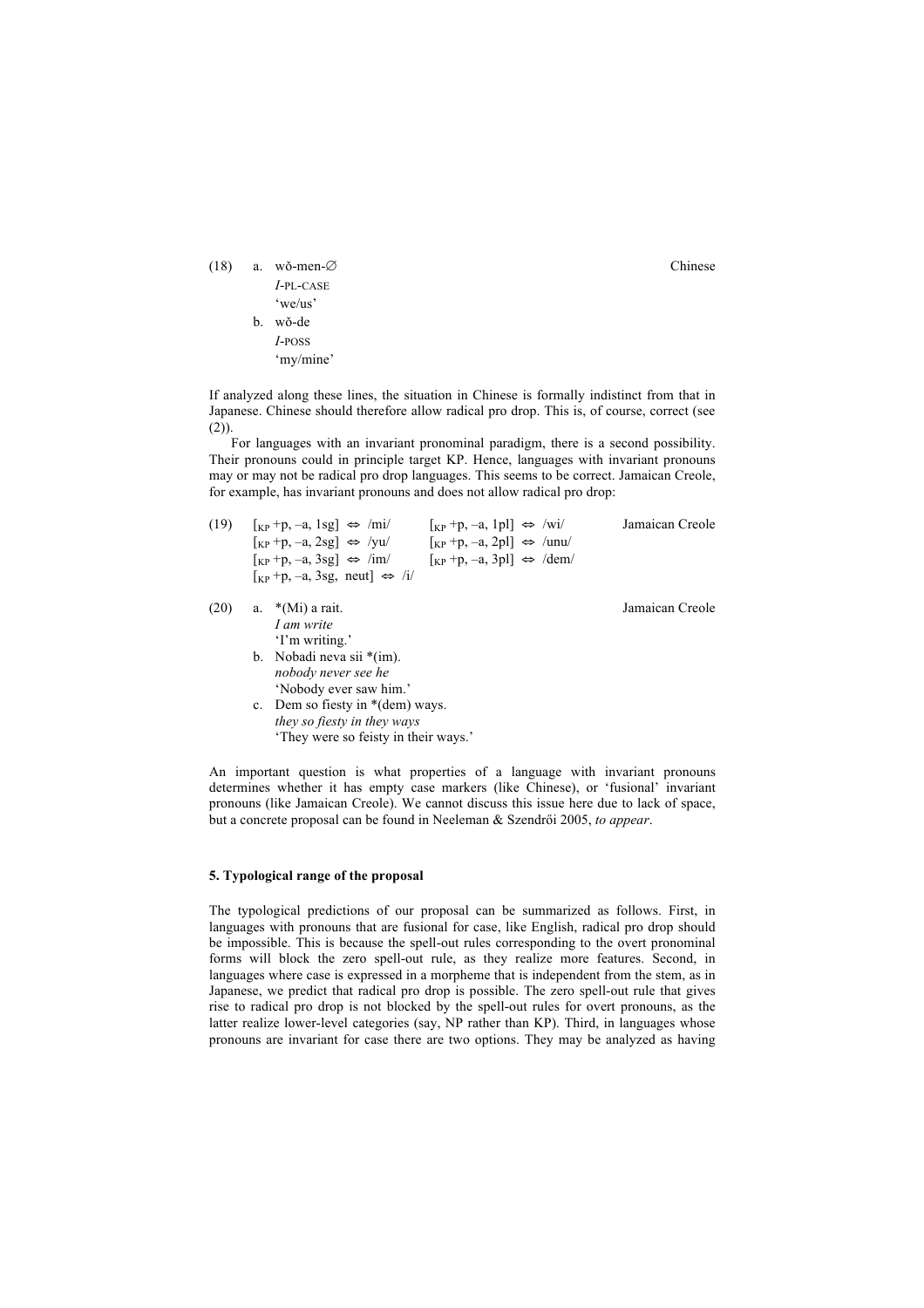zero case affixes (as suggested for Chinese), in which case radical pro drop is possible. Alternatively, their pronouns can be analyzed as 'fusional', in which case radical pro drop is blocked.

In earlier work on the cross-linguistic distribution of radical pro drop, we argued that it is easy to find examples of the four types of languages allowed by our theory, while the class of languages with fusional pronouns and radical pro drop is empty. The languages we discussed are enumerated in (21); explicit paradigms and sources are given in Neeleman & Szendrői *to appear*, where we also discuss why some languages with invariant pronouns fall under  $(21c)$ , while others fall under  $(21d)$ .<sup>4</sup> Here, we will simply concentrate on the main prediction of our proposal: the claim that there are no languages of type (21e); that is, languages that combine fusional pronouns with radical pro drop.

- (21) a. *Fusional pronouns, no radical pro drop*
	- Afrikaans, Dutch, English, Greek, Italian, Pashto, Swedish.
	- b. *Agglutinative for case, radical pro drop* Assamese, Burmese, Hindi/Urdu, Japanese, Korean, Turkish
	- c. *Invariant for case, radical pro drop* Cheke Holo, Chinese, Kokota
	- d. *Invariant for case, no radical pro drop* Jamaican Creole, Papiamentu, Tok Pisin
	- e. *Fusional pronouns, radical pro drop* <empty>

Note that the languages that have radical pro drop come from different language families. Assamese and Hindi/Urdu are Indo-Aryan languages; Chinese and Burmese are Sino-Tibetan; Cheke Holo and Kokota are Oceanic (Eastern Malayo-Polinesian) and so on. At first sight, it seems that the languages that do not have radical pro drop belong to two classes: they are either Creoles or non-Indic Indo-European. This is an artifact of our sample, however. To begin with, Pashto does not fit very well with this classification (it is Iranian, Indo-European). Moreover, Haida, a native American language spoken in Alaska, has obligatory subject pronouns, like English. The paradigm in (22) shows that Haida pronouns are fusional (The strong pronouns are frequently accompanied by a focus marker, but given that focus markers are external to case, this is not sufficient to warrant pro drop).

|     | AGENT (strong/weak) | PATIENT (strong/weak) |  |
|-----|---------------------|-----------------------|--|
| 1sG | hláa/hl             | díi                   |  |
| 2SG | dáa/dáng            | dáng                  |  |
| 3SG | 'láa/hal            |                       |  |
| 1PL | iitl'<br>t'aláng    |                       |  |
| 2PL | daláng              |                       |  |
| 3PL | tľáa/tľ             |                       |  |

(22) Haida pronouns: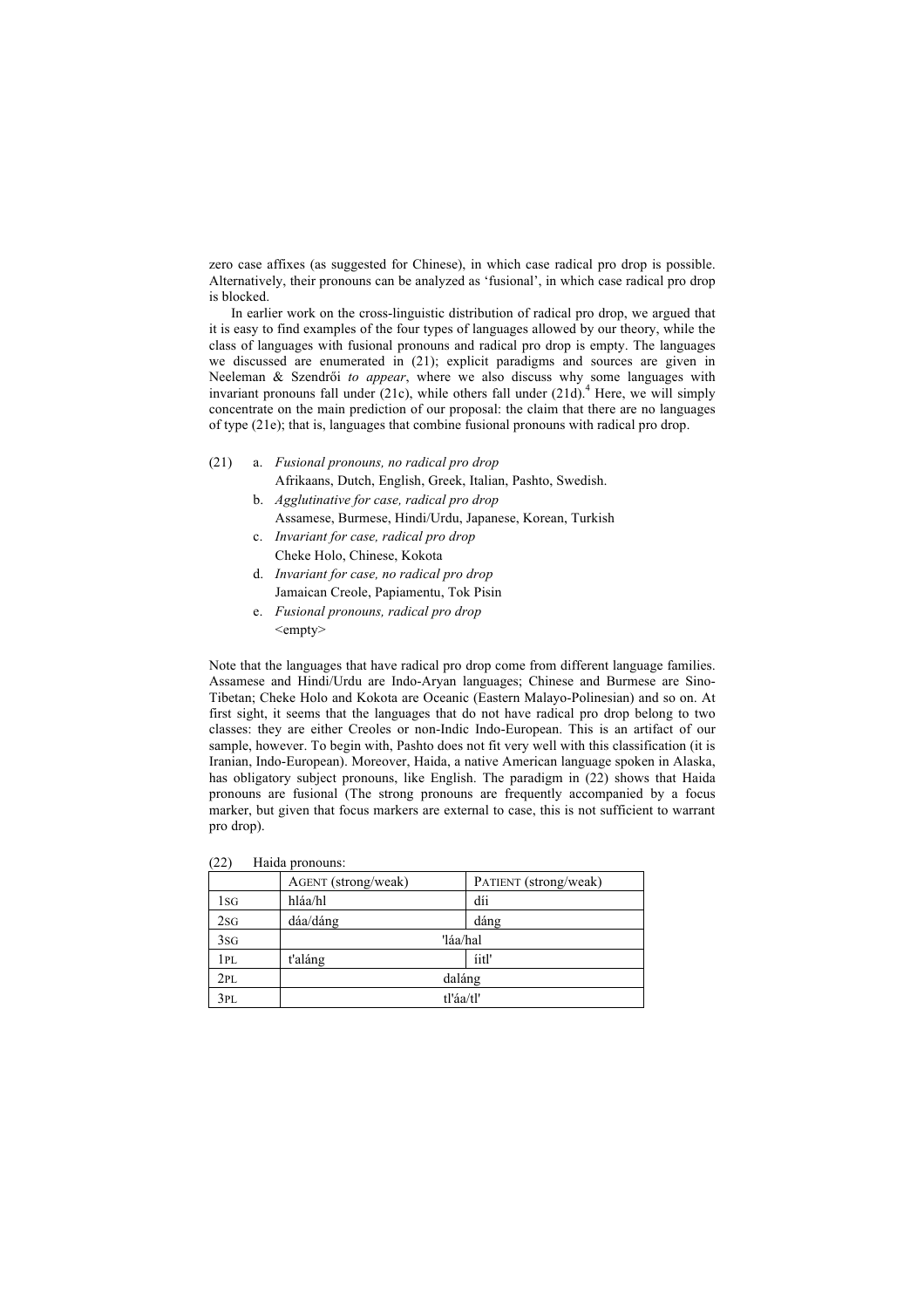The sample of languages we have used so far to test our proposal is limited. However, given the nature of the claim we are defending it is possible to use typological databases to enlarge the empirical grounding of the generalization central to our claim. Such databases might guide us in our endeavor to find languages that are potential counterexamples. Further analysis would then have to determine whether the languages in question are actual counterexamples.

There is one database that seems particularly useful, namely the *World Atlas of Language* Structures (WALS; Haspelmath et al. 2005). The WALS is a large database of structural properties of languages gathered from a wide range of descriptive sources. It consists of maps with accompanying texts on diverse grammatical features. Each map shows between 120 and 1110 languages. Crucially for our present purposes, the WALS is accompanied by a searchable CD-rom, allowing the user to combine different maps. The type of language that our proposal excludes has fusional pronouns but allows radical pro drop. We can find languages that potentially fall into this group by combining two maps. The first identifies languages that allow subject omission in the absence of verb-subject agreement; the second identifies languages with independent subject pronouns whose plural is expressed by unanalysable person-number stems (at least in the  $1<sup>st</sup>$  and  $2<sup>nd</sup>$  person plural). For example, in Dogon (a Niger-Congo language spoken in Mali), we get the forms *mi* 'I', *emme* 'we', *u* 'you.sg' and *e* 'you.pl'. The combination of these two properties gives us languages that may have radical pro drop (depending on the generality of argument omission) and that may have fusional pronouns (depending on whether the potential fusional nature of number marking extends to case).

The combination of the two relevant maps yields the following languages:

(23) Epena Pedee; Garo; Guugu Yimidhirr; Kayah Li (Eastern); Khmu'; Lezgian; Maybrat: Thai: Yidiθ: Yoruba.

To begin with, we can remove from this list of potential counterexamples those languages that cannot be classified as allowing radical pro drop. In Yoruba, for instance, the only context in which a subject can be omitted is when a third person singular pronoun occurs before the negation marker *kò* or the future tense marker *yó* (Bamgbose 1967:42). This constraint on subject omission implies that Yoruba does not have radical pro drop. Kayah Li is not a language that has been studied intensively, but the information available to us does not suggest that it allows free omission of pronouns either (see Solnit 1986, 1997). We did not manage to amass sufficient information about Khmu' to determine whether it is radical pro drop or not, and will therefore have to put this language to one side. The remaining languages are given in (24).

(24) Epena Pedee; Garo; Guugu Yimidhirr; Lezgian; Maybrat; Thai; Yidiϑ.

According to our proposal, radical pro drop is allowed in languages that have pronouns with agglutinative case morphology, and therefore such languages must be removed from the list as well. We already know that Burmese has agglutinative case markers (see (21b)). The same is true of Epena Pedee (see Harms 1994: 58), Garo (see Burling 2003), Lezgian (see Haspelmath 1993: 184) and Yidiϑ (Dixon 1977:168; Martin Haspelmath p.c.). To give some examples, we find froms like (25a) in Epena Pedee (from Harms 1994: 186) and forms like  $(25b)$  in Garo (from Burling 2003).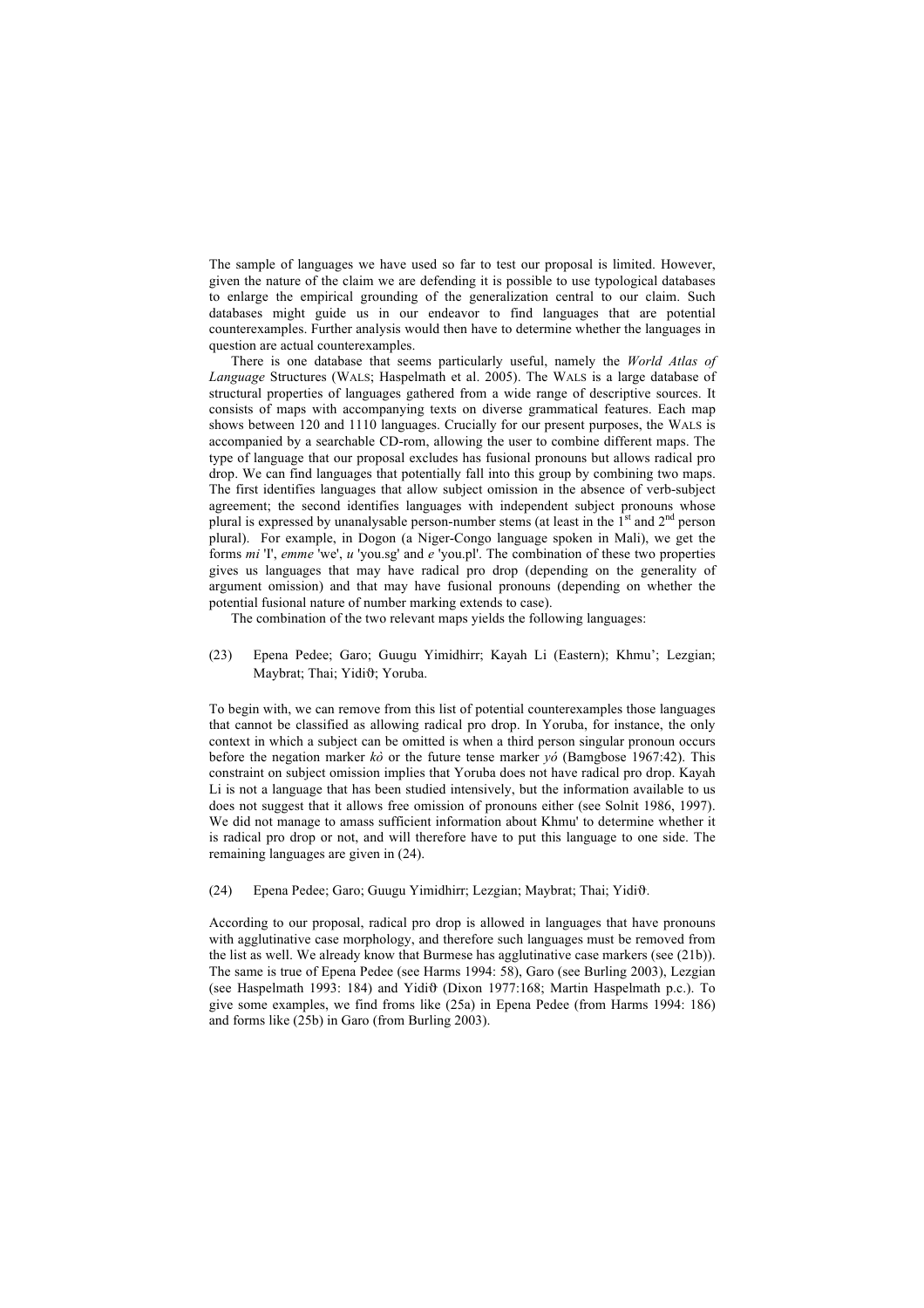(25) a. mi-a

# 1sg-erg b. ching-ko

2sg-acc

We are not confident of the correct analysis of Guugu Ymidhirr pronouns. Guugu Yimidhirr is an Australian language, and so, as expected, it has a large set of agglutinating case markers. Dixon and Blake (1979:6) state that the Australian languages 'seldom exhibit morphophonemic alternations that obscure the agglutinative character of words; there is little fusion of any kind and little suppletion (as in English *I/me* or *go/went* for instance)'. This would suggest that Guugu Yimidhirr is no different from Epena Pedee or Garo. But there are some complications in the Guugu Yimidhirr pronominal paradigm. A good overview of the various pronominal forms is given in Haviland (1979: 65-66). In the table below we give a simplified version of the paradigm, abstracting away from regional variation, amongst several other things.

|               | <b>NOM</b> | ACC       | DAT        | PURP      | <b>ABES</b> | <b>ADES</b> |
|---------------|------------|-----------|------------|-----------|-------------|-------------|
| 1sG           | ngayu      | nganh-i   | ngadh-u    | ngadh-    | ngadh-      | ngadh-      |
|               |            |           |            | un-ngu    | un-ga       | un-gal      |
| 2sG           | nyundu     | nhina-in  | nhan-u     | nhan-un-  | nhan-un-    | nhan-un-    |
|               |            |           |            | ngu       | ga          | gal         |
| 3sG           | nyulu      | nhinhaan- | nhang-u    | nhang-    | nhang-      | nhang-      |
|               |            | in        |            | un-ngu    | un-ga       | un-gal      |
| 1 DU IN       | ngali      |           | ngali-in   | ngali-in- | ngali-in-   | ngali-in-   |
|               |            |           |            | ngu       | ga          | gal         |
| <b>IDU EX</b> | ngaliinh   |           | ngalinh-un | ngalinh-  | ngalinh-    | ngalinh-    |
|               |            |           |            | un-ngu    | un-ga       | un-gal      |
| 1PL           | ngana      |           | nganang-an | nganang-  | nganang-    | nganang-    |
|               |            |           |            | an-ngu    | an-ga       | an-gal      |
| 2DU           | yubaal     |           | yubal-in   | yubal-in- | yubal-in-   | yubal-in-   |
|               |            |           |            | ngu       | ga          | gal         |
| 2PL           | yurra      |           | yurra-an   | yurra-an- | yurra-an-   | yurra-an-   |
|               |            |           |            | ngu       | ga          | gal         |
| 3DU           | bula       |           | bulang-an  | bulang-   | bulang-     | bulang-     |
|               |            |           |            | an-ngu    | an-ga       | an-gal      |
| 3PL           | dhana      |           | dhana-an   | dhana-    | dhana-      | dhana-      |
|               |            |           |            | an-ngu    | an-ga       | an-gal      |

(26) Guugu Yimidhirr pronouns (simplified):

As (26) shows, all non-singular pronouns exhibit perfectly regular non-cumulative agglutinating morphology for all cases: nominative is the unmarked form, there is an accusative/dative form marked by -*in*/-*an*/-*un*, and three oblique cases derived from the accusative/dative by attachment of -*ngu*, -*ga* and -*gal*, respectively.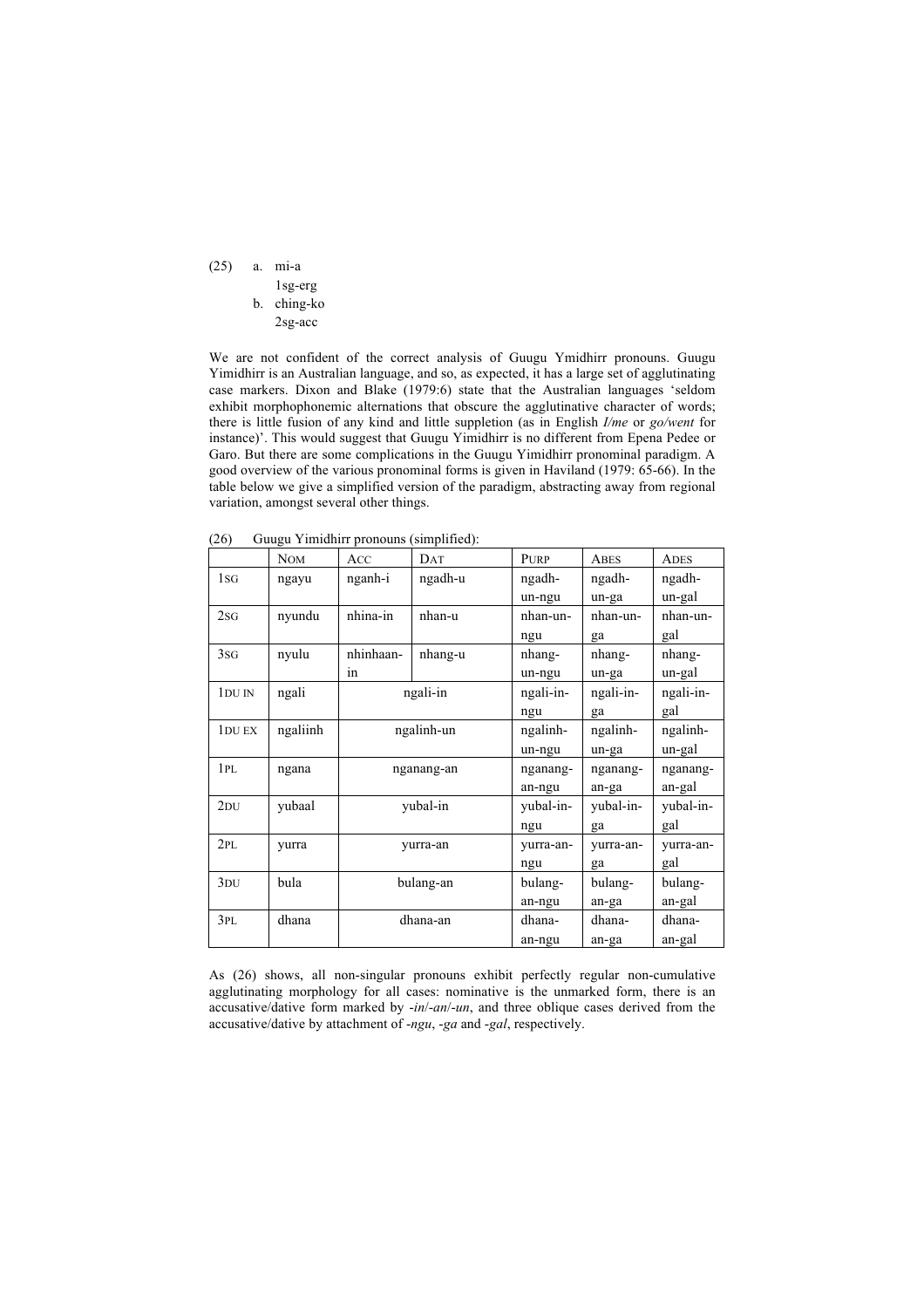The singular is more complex. To begin with, accusative and dative forms are distinguished: the former are marked by  $-i\ell$ -*in*; the latter by -*u*. The oblique cases are derived from an allomorph of the dative forms (ending in -*un*, rather than -*u*). Again, from the dative onward, the singular paradigm shows perfectly regular non-cumulative agglutinating morphology. The nominative and accusative singular forms are puzzling, though, and in order to extend the analysis of Guugu Yimidhirr pronouns as agglutinating, one must assume that singular stems have three allomorphs: a nominative, an accusative and a dative one. It seems to us that this would be a reasonable assumption for the child to make, given that the paradigm is overwhelmingly regular. But needless to say, more work would be required to determine whether this idealized description of Guugu Yimidhirr pronouns is correct.

If we are allowed to remove Guugu Yimidhirr from the list in (24) on the basis of the above considerations, two languages remain:

# (27) Maybrat; Thai.

Maybrat is arguably a radical pro drop language. Dol (1999:160) states that subjects and objects may 'be omitted if they have been mentioned in earlier in the discourse.' The Maybrat pronominal paradigm is given in (28). It is clear that the possessive forms are formed agglutinatively, while pronouns are otherwise invariant for case. Radical pro drop in a language with a paradigm of this type is consistent with our hypothesis.

|                                 | <b>UNMARKED</b> | <b>POSSESSIVE</b> |
|---------------------------------|-----------------|-------------------|
| 1sg                             | tuo             | ro-tuo/a-tuo      |
| 2sG                             | nuo             | ro-nuo/a-nuo      |
| 3sG                             | au              | r-au              |
| 3 <sub>SG</sub> M <sub>SC</sub> | ait             | r-ait             |
| 1pl                             | amu             | r-amu             |
| 2PL                             | anu             | r-anu             |
| 3PL                             | ana             | r-ana             |

(28) Maybrat pronouns:

Thai is also a radical pro drop language whose pronouns do not express case (see Cooke 1968 and Campbell 1969). So Thai, like Maybrat, does not constitute a counterexample to the generalization that radical pro drop is restricted to languages whose pronouns are either agglutinating or invariant for case.

# **6. Concluding remarks**

To summarize, we argued that the cross-linguistic distribution of radical pro drop can be captured if three assumptions are made: (i) pro drop results from zero spell-out of regular pronouns; (ii) spell-out rules may mention non-terminal categories as their input; and (iii) spell-out is regulated by the elsewhere condition. From these assumptions, it follows that no language with fusional pronominal morphology may have radical pro drop. In earlier work, we checked this prediction using a small sample of languages. Here, we extended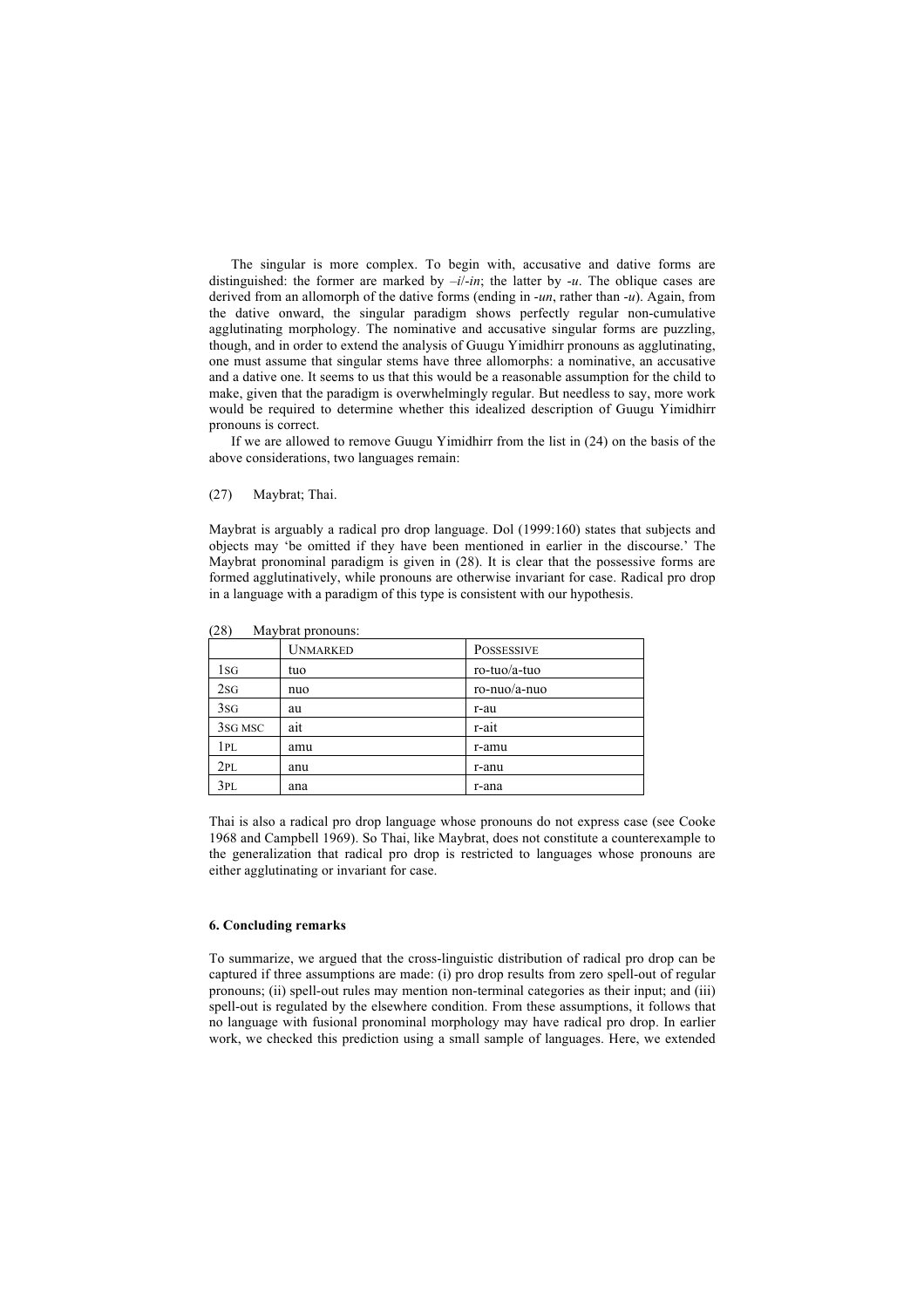the empirical domain of the proposal by exploring languages identified as potential counterexamples by the WALS. As it turns out, the typology we established earlier is consistent with what appears to be the case in these additional languages. We can identify four groups of languages, with the fifth group (fusional pronoun morphology and radical pro drop) empty, as predicted:

- (29) a. *Fusional pronouns, no radical pro drop* Afrikaans, Dutch, English, Greek, Haida, Italian, Kayah Li, Pashto, Swedish, Yoruba.
	- b. *Agglutinative for case, radical pro drop* Assamese, Burmese, Epena Padee, Garo, Guugu Yimidhirr, Hindi/Urdu, Japanese, Korean, Lezgian, Turkish, Yidin c. *Invariant for case, radical pro drop*
	- Cheke Holo, Chinese, Kokota, Maybrat, Thai
	- d. *Invariant for case, no radical pro drop* Jamaican Creole, Papiamentu, Tok Pisin
	- e. *Fusional pronouns, radical pro drop* <empty>

As mentioned several times above, one question that remains is what factor determines whether a language with invariant pronouns belongs to class (29c) or to class (29d). This issue is addressed in Neeleman and Szendrői *to appear*, including a more in depth study of Maybrat and Thai.

## **References**

- Abney, Stephen. 1987. *The English Noun Phrase in its Sentential Aspect*. Doctoral dissertation, MIT, Cambridge, Mass.
- Ackema, Peter, Patrick Brandt, Maaike Schoorlemmer, and Fred Weerman. to appear. *Agreement and Argument Structure*. Oxford: OUP.
- Bamgbose, Ayo. 1967. *A Short Yoruba Grammar*. London: Heinemann.
- Bhat, D. N. S. 2004. *Pronouns*. Oxford: OUP.
- Bittner, Maria, and Ken Hale. 1996. The Structural Determination of Case and Agreement. *Linguistic Inquiry* 27:1–68.
- Burling, Robbins. 2003. Garo. In: Graham Thurgood and Randy LaPolla (eds.) *The Sino-Tibetan Languages*. London: Curzon Press. 487-400.
- Campbell, Russell N. 1969. *Noun Substitutes in Modern Thai. A Study in Pronominality.* The Hague: Mouton.
- Cooke, Joseph R. 1968. *Pronominal Reference in Thai, Burmese, and Vietnamese*. Berkeley: University of California Press.

Dixon, Robert. 1977. *A grammar of Yidi*ϑ*.* Cambridge: CUP.

Dixon, Robert and Barry Blake (eds.) 1979. *Handbook of Australian Languages*, Volume I. Amsterdam: John Benjamins.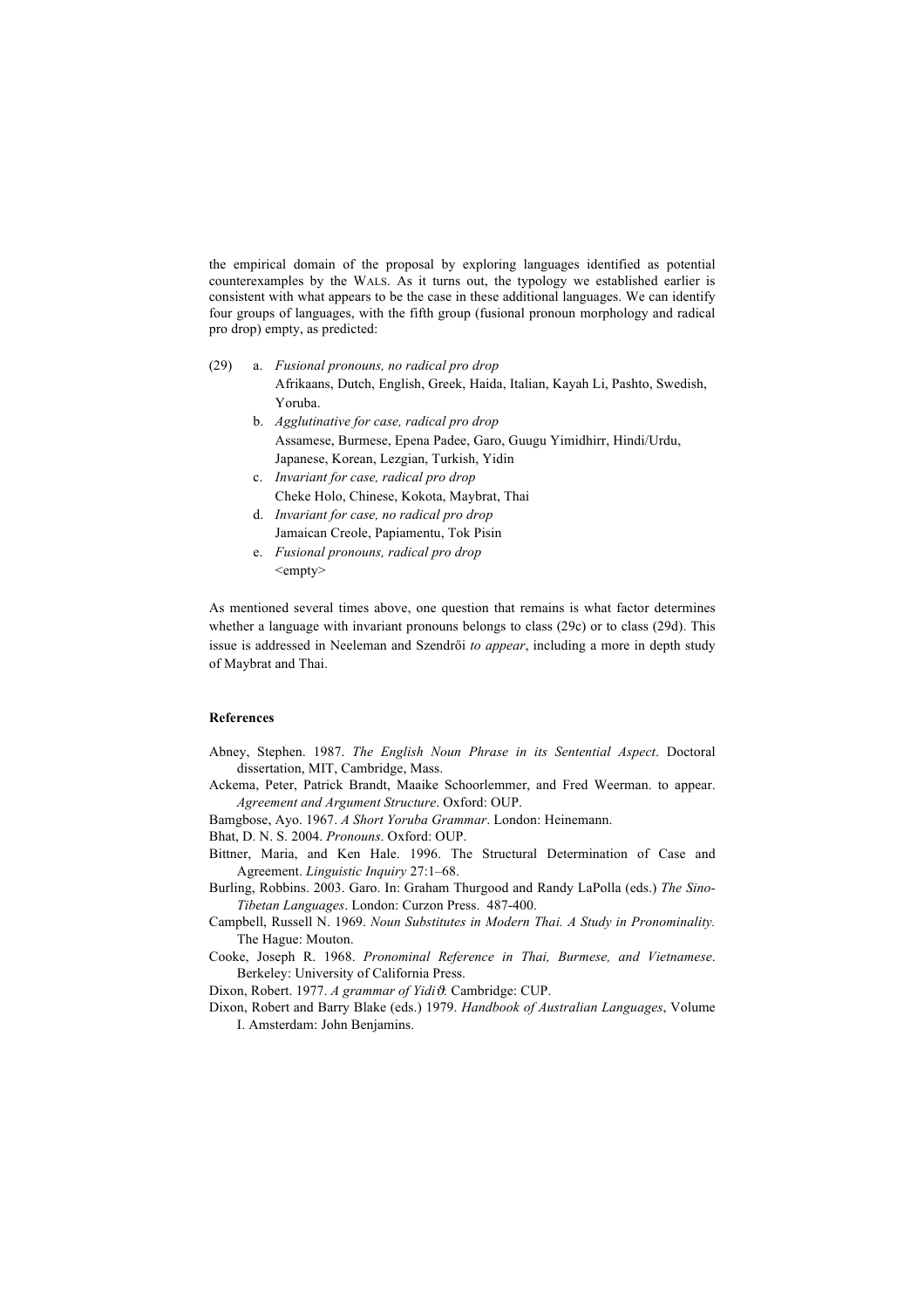- Dol, Philomena. 1999. *A Grammar of Maybrat: A Language of the Bird's Head, Irian Jaya*.Leiden: Grafisch Bedrijf.
- Greenberg, Joseph. 1963. Some Universals of Grammar, With Particular Reference to the Order of Meaningful Elements. In Joseph Greenberg (ed.), *Universals of Language.*  Cambridge, MA: MIT Press. pp. 73–113.
- Halle, Morris and Alec Marantz. 1993. Distributed Morphology and the Pieces of Inflection. In: Ken Hale and Samuel J. Keyser (eds.) *The View from Building 20.* Cambridge, MA: MIT Press. 111–176.
- Harley, Heidi, and Elizabeth Ritter (2002). Person and Number in Pronouns: A Feature-Geometric Analysis. *Language* 78: 482-526.
- Harms, Phillip. 1994. *Epena Pedee Syntax: Studies in the Languages of Colombia 4.* Dallas: Summer Institute of Linguistics and the University of Texas at Arlington.
- Haspelmath, Martin. 1993. *A Grammar of Lezgian.* Berlin: Mouton de Gruyter.
- Haspelmath, Martin, Matthew Dryer, David Gil and Bernard Comrie (eds.) 2005. *The World Atlas of Language Structures.* Oxford: Oxford University Press.
- Haviland, John. 1979. Guugu Yimidhirr. In: R.M.W. Dixon & Barry Blake (eds.), *Handbook of Australian Languages*, Volume I. Amsterdam: John Benjamins. 27- 180.
- Holmberg, Anders. 2005. Is There a Little Pro? Evidence from Finnish. *Linguistic Inquiry* 36.4: 533-564.
- Huang, James C. T. 1984. On the Distribution and Reference of Empty Pronouns. *Linguistic Inquiry* 15: 531– 574.
- Jackendoff, Ray. 1997. *The Architecture of the Language Faculty*. Cambridge, MA: MIT Press.
- Kiparsky, Paul. 1973. 'Elsewhere' in Phonology. In: Stephen Anderson and Paul Kiparsky (eds.) *A Festshrift for Morris Halle*. New York: Holt, Rinehart and Winston. 93-106.
- Neeleman, Ad, and Kriszta Szendrői *to appear*. Radical Pro-Drop and the Morphology of Pronouns. *Linguistic Inquiry*.
- Neeleman, Ad, and Kriszta Szendrői 2005. Pro Drop and Pronouns. In J. Alderete et al. (eds) *Proceedings of the WCCFL 24*. Somerville, MA: Cascadilla Proceedings Project. 299-307.
- Neeleman, Ad, and Fred Weerman. 1999. *Flexible Syntax; A Theory of Case and Arguments.* Dordrecht: Kluwer.
- Pannemann, Maren and Fred Weerman. 2005. Variation in Acquisition as Fine-Tuning of Correspondence Rules. Paper presented at TIN dag, Utrecht University, January 29, 2005.
- Perlmutter, D. 1971. *Deep and Surface Constraints in Generative Grammar*. New York: Holt, Rinehart and Winston.
- Postal, Paul. 1966. On So-Called Pronouns in English. In: F. Dineen (ed.) *Report of the 17th Annual Round Table Meeting on Languages and Linguistics.* Washington: Georgetown University Press. 177– 206.
- Rizzi, Luigi. 1986. Null Objects in Italian and the Theory of *pro*. *Linguistic Inquiry* 17: 501–57.
- Solnit, David. 1986. *A Grammatical Sketch of Eastern Kayah (Red Karen)*. PhD dissertation, University of California.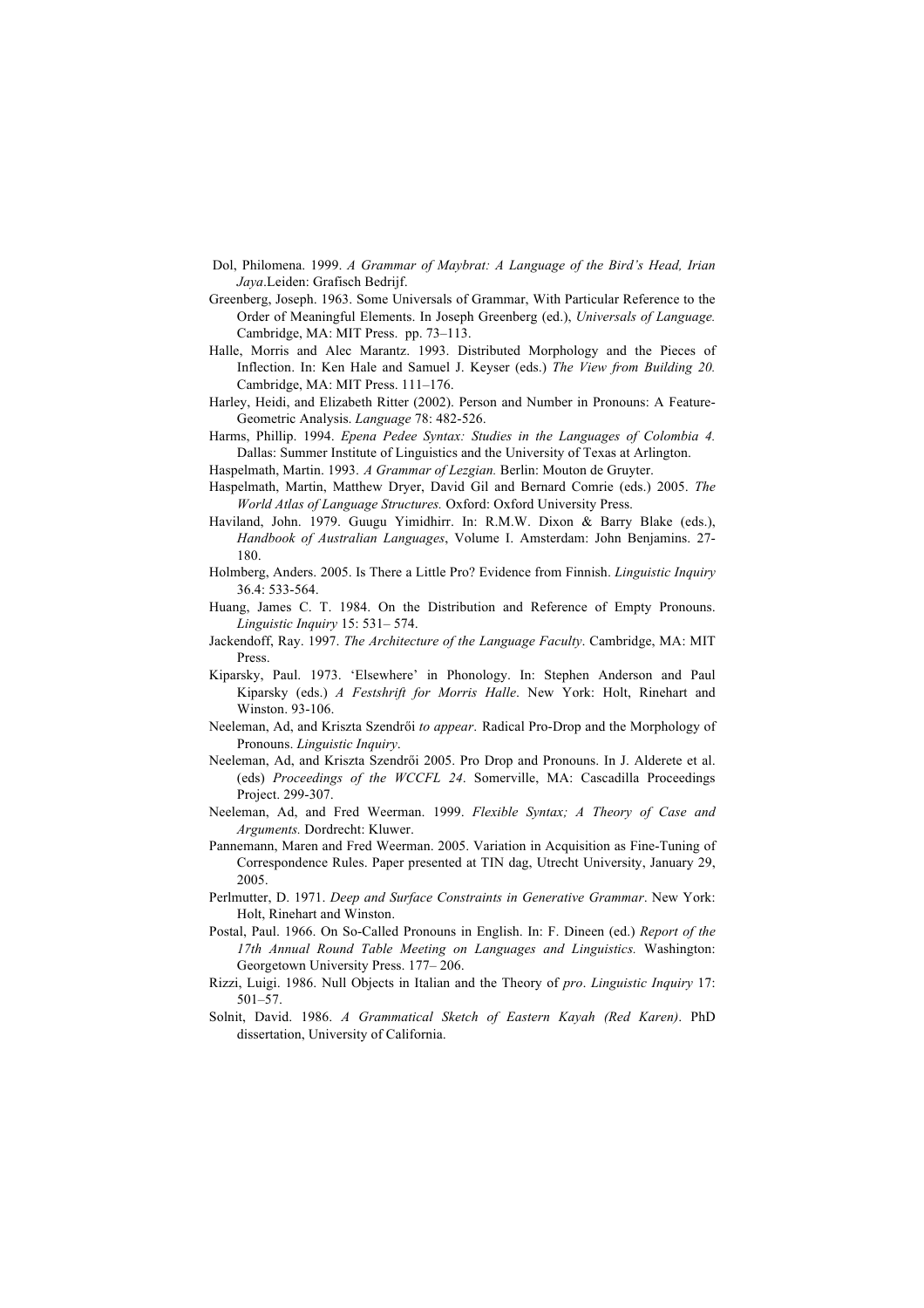Solnit, David. 1997. *Eastern Kayah Li: Grammar, Texts, Glossary*. Honolulu: University of Hawaii Press.

Tomioka, Satoshi 2003. The Semantics of Japanese Null Pronouns and its Cross-Linguistic Implications. In: Kerstin Schwabe and Susanne Winkler (eds.) *The Interfaces: Deriving and Interpreting Omitted Structures.* Amsterdam: John Benjamins. 321– 339.

| (i) | a. $\binom{1}{\text{DP}}$ De $\binom{1}{\text{NP}}$ mooie <b>mijne</b> <sub>N</sub> $\binom{1}{\text{P}}$ gestolen. | Dutch |
|-----|---------------------------------------------------------------------------------------------------------------------|-------|
|     | the beautiful mine is stolen                                                                                        |       |
|     | 'My beautiful one has been stolen.'                                                                                 |       |
|     | b. $\mathcal{F}_{\text{DP}}$ Mijnes <sub>N</sub> [ <sub>NP</sub> mooie t <sub>N</sub> ]]] is gestolen.              |       |
|     | mine beautiful is stolen                                                                                            |       |
|     | 'My beautiful one has been stolen.'                                                                                 |       |

c. \*Hij heeft  $\left[\kappa_{\text{F}}\right]$  **hem**<sub>N</sub>  $\left[\kappa_{\text{F}}\right]$   $\left[\kappa_{\text{F}}\right]$  mooie  $\left[\kappa_{\text{N}}\right]$   $\left[\kappa_{\text{F}}\right]$  ligisteren nog gezien. *He have him beautiful yesterday still seen*

'He saw him, the beautiful one, only yesterday.'

<sup>2</sup> We use the familiar features  $[+p$ (ronominal),  $-a$ (naphoric)] to indicate that KP is a pronoun. We are not committed to these particular features. What is important for us is that pronouns can be distinguished from other nominal categories, such as R-expressions and anaphors.<br> $3$  It is often claimed that the richer the agreement, the greater the likelihood of context-

sensitive pro drop (see Ackema et al. *to appear* for an overview). In our proposal, this correlation must either be explained on functional grounds, or in terms of the theory of context-sensitive spell-out rules, or a combination of these. We cannot go into this issue here, and will simply take for granted the relevance of rich agreement for contextsensitive pro drop.

<sup>4</sup> A reviewer brings to our attention an interesting case. Brazilian Portuguese is not a radical pro drop language, although at least at first sight it seems to exhibit some agglutinating morphology: see the  $-s$  endings in the  $2<sup>nd</sup>$  and  $3<sup>rd</sup>$  persons plural forms in (i). The idea that  $-s$  expresses number is an appealing one, especially that  $-s$  is the plural marker in the language in general. However, note that most of the accusative forms are not derivable from the nominative ones. So, the  $-s$  ending on the accusative forms, is in

Speas, M. 2004. Economy, Agreement and the Representation of Null Arguments. Ms., UMass, Amherst.

Sproat, R. 1985. *On Deriving the Lexicon*. PhD dissertation, MIT.

Taraldsen, K. Tarald. 1978. On the NIC, Vacuous Application and the *That*-Trace Filter. Ms., MIT.

Weerman, Fred, and Jacqueline Evers-Vermeul. 2002. Pronouns and Case. *Lingua* 112: 301–338.

<sup>&</sup>lt;sup>1</sup> A reviewer suggests an alternative account for the distribution of Dutch pronouns involving head movement. In this view, pronouns would be N or D-heads and move up to D or K. The problem with this analysis is that it predicts that nominal modifiers could appear alongised the pronouns, or be stranded inside the NP by the moved head (Weerman and Evers-Vermeul 2002: 314). But as is clear from (i) this is not the case.